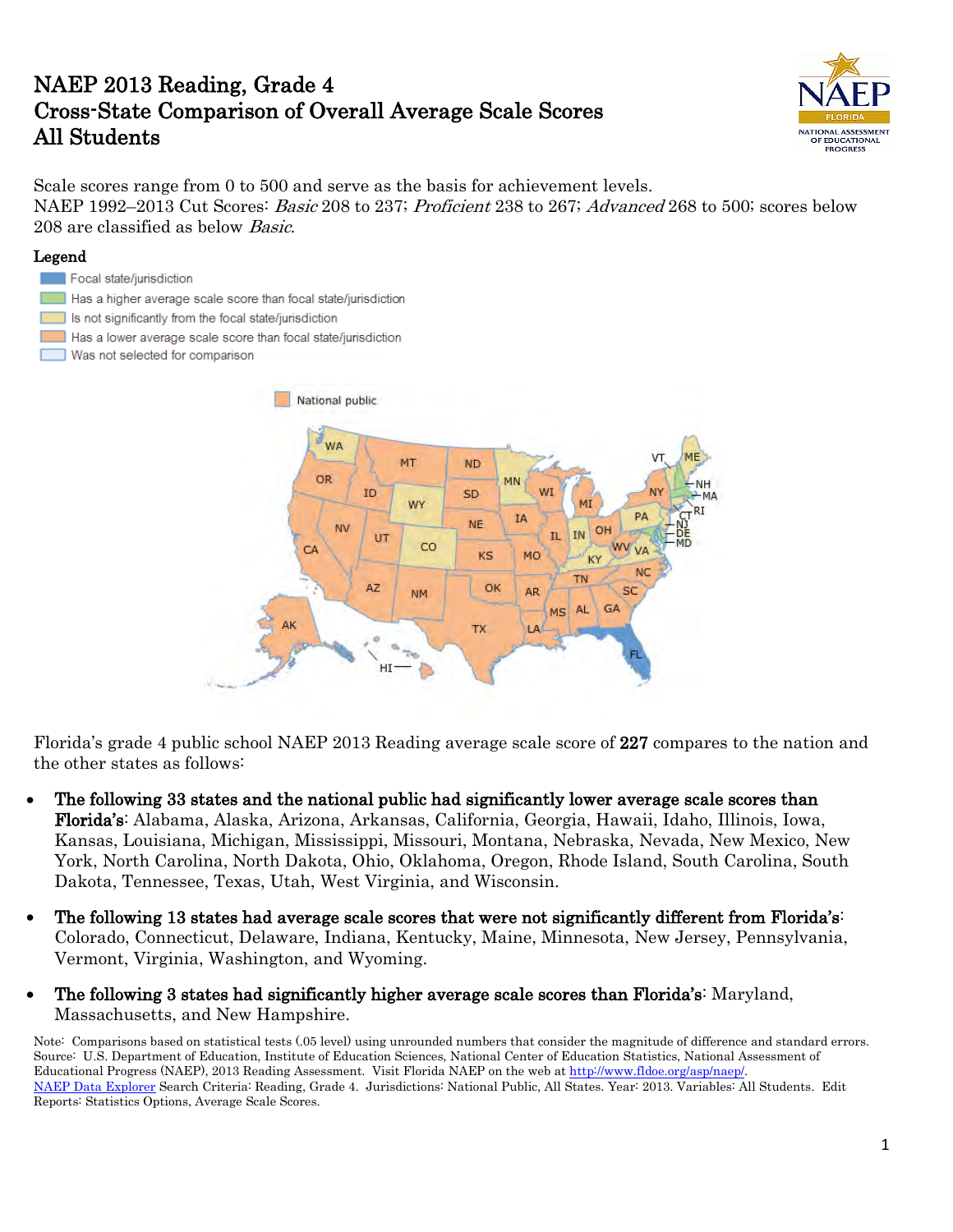## NAEP 2013 Reading, Grade 4 Cross-State Comparison of Overall Average Scale Scores White Students



Scale scores range from 0 to 500 and serve as the basis for achievement levels. NAEP 1992–2013 Cut Scores: *Basic* 208 to 237; *Proficient* 238 to 267; *Advanced* 268 to 500; scores below 208 are classified as below Basic.

#### Legend

Focal state/jurisdiction Has a higher average scale score than focal state/jurisdiction Is not significantly from the focal state/jurisdiction Has a lower average scale score than focal state/jurisdiction Was not selected for comparison



Florida's grade 4 public school White students' NAEP 2013 Reading average scale score of 236 compares to the nation and the other states as follows:

- The following 32 states and the national public had significantly lower average scale scores than Florida's: Alabama, Alaska, Arizona, Arkansas, Idaho, Illinois, Indiana, Iowa, Kansas, Kentucky, Louisiana, Maine, Michigan, Mississippi, Missouri, Montana, Nebraska, Nevada, New Mexico, North Dakota, Ohio, Oklahoma, Oregon, South Carolina, South Dakota, Tennessee, Utah, Vermont, Washington, West Virginia, Wisconsin, and Wyoming.
- The following 15 states had average scale scores that were not significantly different from Florida's: California, Colorado, Connecticut, Delaware, Georgia, Hawaii, Minnesota, New Hampshire, New Jersey, New York, North Carolina, Pennsylvania, Rhode Island, Texas, and Virginia.
- The following 2 states had significantly higher average scale scores than Florida's: Maryland and Massachusetts.

Note: Comparisons based on statistical tests (.05 level) using unrounded numbers that consider the magnitude of difference and standard errors. Source: U.S. Department of Education, Institute of Education Sciences, National Center of Education Statistics, National Assessment of Educational Progress (NAEP), 2013 Reading Assessment. Visit Florida NAEP on the web at [http://www.fldoe.org/asp/naep/.](http://www.fldoe.org/asp/naep/) [NAEP Data Explorer](http://nces.ed.gov/nationsreportcard/naepdata/) Search Criteria: Reading, Grade 4. Jurisdictions: National Public, All States. Year: 2013. Variables: Race/Ethnicity used to report trends, schoolreported. Edit Reports: Statistics Options, Average Scale Scores.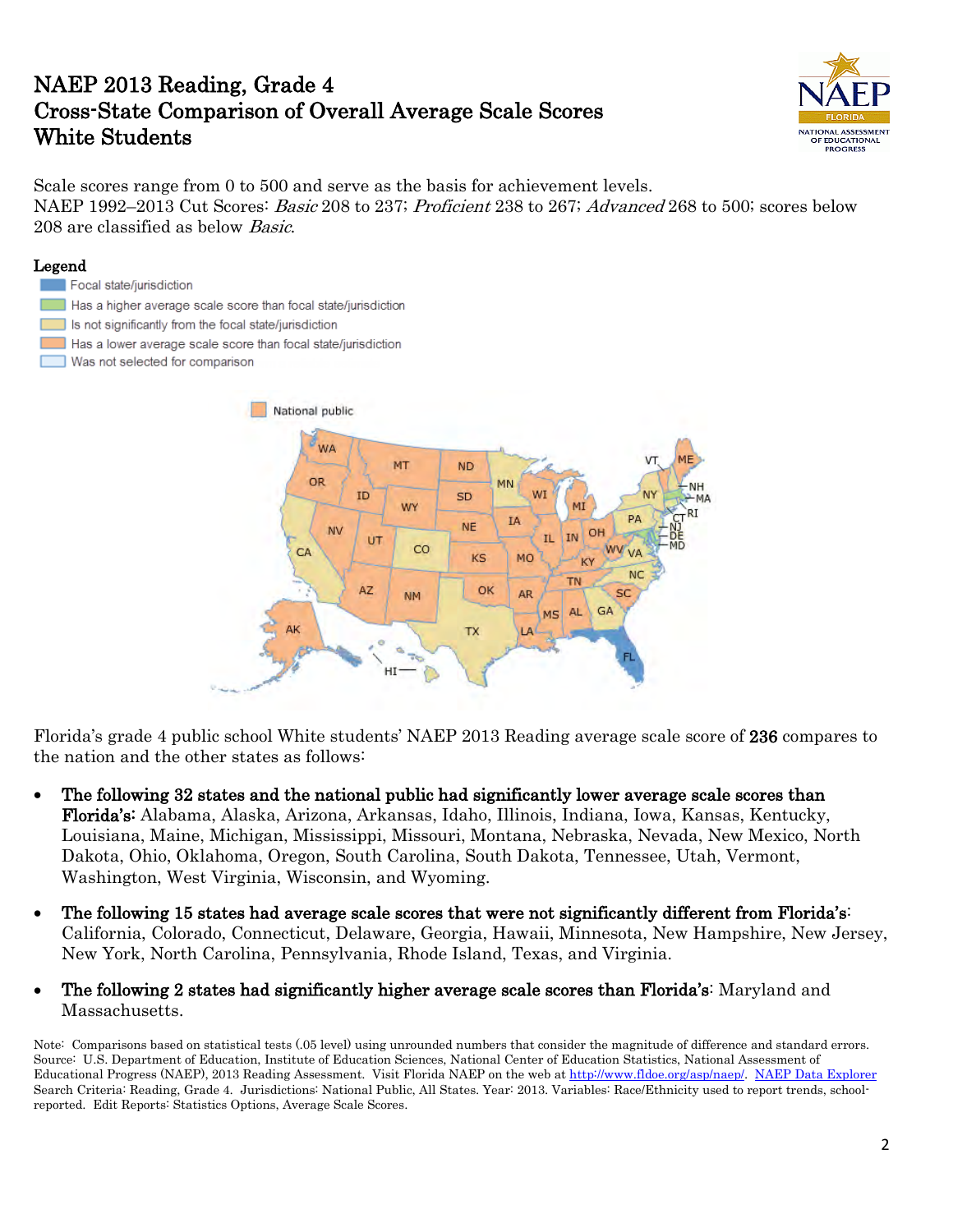## NAEP 2013 Reading, Grade 4 Cross-State Comparison of Overall Average Scale Scores Hispanic Students



Scale scores range from 0 to 500 and serve as the basis for achievement levels. NAEP 1992–2013 Cut Scores: *Basic* 208 to 237; *Proficient* 238 to 267; *Advanced* 268 to 500; scores below 208 are classified as below Basic.

#### Legend

- Focal state/jurisdiction
- Has a higher average scale score than focal state/jurisdiction
- Is not significantly from the focal state/jurisdiction
- Has a lower average scale score than focal state/jurisdiction
- Was not selected for comparison



Florida's grade 4 Hispanic students' NAEP 2013 Reading average scale score of 225 compares to the nation and the other states as follows:

- The following 41 states and the national public had significantly lower average scale scores than Florida's: Alabama, Alaska, Arizona, Arkansas, California, Colorado, Connecticut, Delaware, Georgia, Hawaii, Idaho, Illinois, Indiana, Iowa, Kansas, Louisiana, Massachusetts, Michigan, Minnesota, Mississippi, Nebraska, Nevada, New Hampshire, New Jersey, New Mexico, New York, North Carolina, Ohio, Oklahoma, Oregon, Pennsylvania, Rhode Island, South Carolina, South Dakota, Tennessee, Texas, Utah, Virginia, Washington, Wisconsin, and Wyoming.
- The following 5 states had average scale scores that were not significantly different from Florida's: Kentucky, Maryland, Missouri, Montana, and North Dakota.
- No state had a significantly higher average scale score than Florida.

The sample size in the following 3 states was not large enough to permit a reliable estimate: Maine, Vermont, and West Virginia.

Note: Comparisons based on statistical tests (.05 level) using unrounded numbers that consider the magnitude of difference and standard errors. Source: U.S. Department of Education, Institute of Education Sciences, National Center of Education Statistics, National Assessment of Educational Progress (NAEP), 2013 Reading Assessment. Visit Florida NAEP on the web at [http://www.fldoe.org/asp/naep/.](http://www.fldoe.org/asp/naep/)  [NAEP Data Explorer](http://nces.ed.gov/nationsreportcard/naepdata/) Search Criteria: Reading, Grade 4. Jurisdictions: National Public, All States. Year: 2013. Variables: Race/Ethnicity used to report trends, school-reported. Edit Reports: Statistics Options, Average Scale Scores.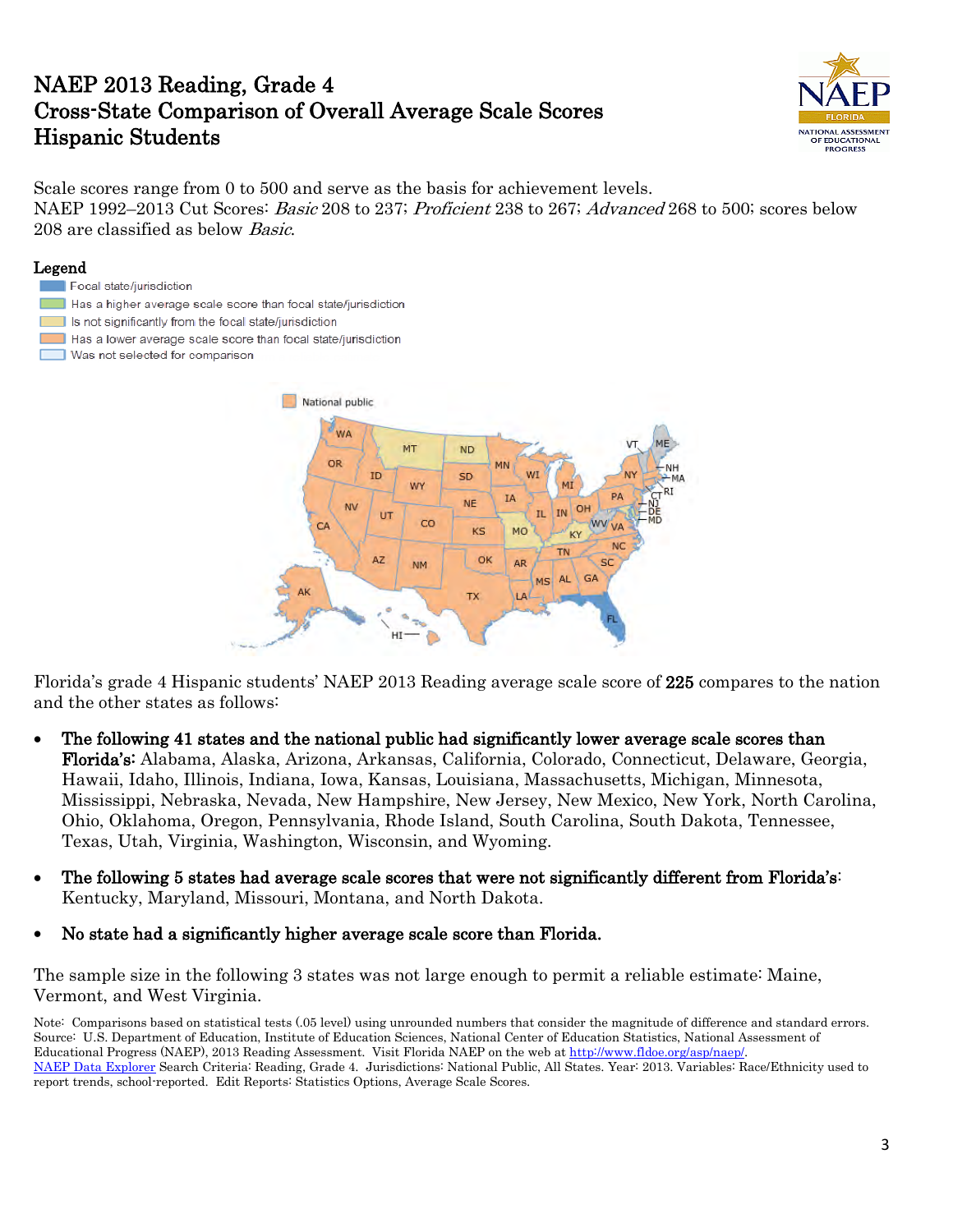### NAEP 2013 Reading, Grade 4 Cross-State Comparison of Overall Average Scale Scores African-American Students



Scale scores range from 0 to 500 and serve as the basis for achievement levels. NAEP 1992–2013 Cut Scores: *Basic* 208 to 237; *Proficient* 238 to 267; *Advanced* 268 to 500; scores below 208 are classified as below Basic.

#### Legend

- Focal state/jurisdiction
- Has a higher average scale score than focal state/jurisdiction
- Is not significantly from the focal state/jurisdiction Has a lower average scale score than focal state/jurisdiction
- Was not selected for comparison



Florida's grade 4 African-American students' NAEP 2013 Reading average scale score of 212 compares to the nation and the other states as follows:

- The following 20 states and the national public had significantly lower average scale scores than Florida's: Alabama, Arkansas, California, Illinois, Iowa, Kansas, Kentucky, Louisiana, Maine, Michigan, Mississippi, Missouri, Nebraska, Nevada, Ohio, Oklahoma, Oregon, South Carolina, Tennessee, and Wisconsin.
- The following 24 states had average scale scores that were not significantly different from Florida's: Alaska, Arizona, Colorado, Connecticut, Delaware, Georgia, Hawaii, Indiana, Maryland, Massachusetts, Minnesota, New Hampshire, New Jersey, New Mexico, New York, North Carolina, North Dakota, Pennsylvania, Rhode Island, South Dakota , Texas, Virginia, Washington, and West Virginia.
- No state had a significantly higher average scale score than Florida.

The sample size in the following 5 states was not large enough to permit a reliable estimate: Idaho, Montana, Utah, Vermont, and Wyoming.

Note: Comparisons based on statistical tests (.05 level) using unrounded numbers that consider the magnitude of difference and standard errors. Source: U.S. Department of Education, Institute of Education Sciences, National Center of Education Statistics, National Assessment of Educational Progress (NAEP), 2013 Reading Assessment. Visit Florida NAEP on the web at [http://www.fldoe.org/asp/naep/.](http://www.fldoe.org/asp/naep/)  [NAEP Data Explorer](http://nces.ed.gov/nationsreportcard/naepdata/) Search Criteria: Reading, Grade 4. Jurisdictions: National Public, All States. Year: 2013. Variables: Race/Ethnicity used to report trends, school-reported. Edit Reports: Statistics Options, Average Scale Scores.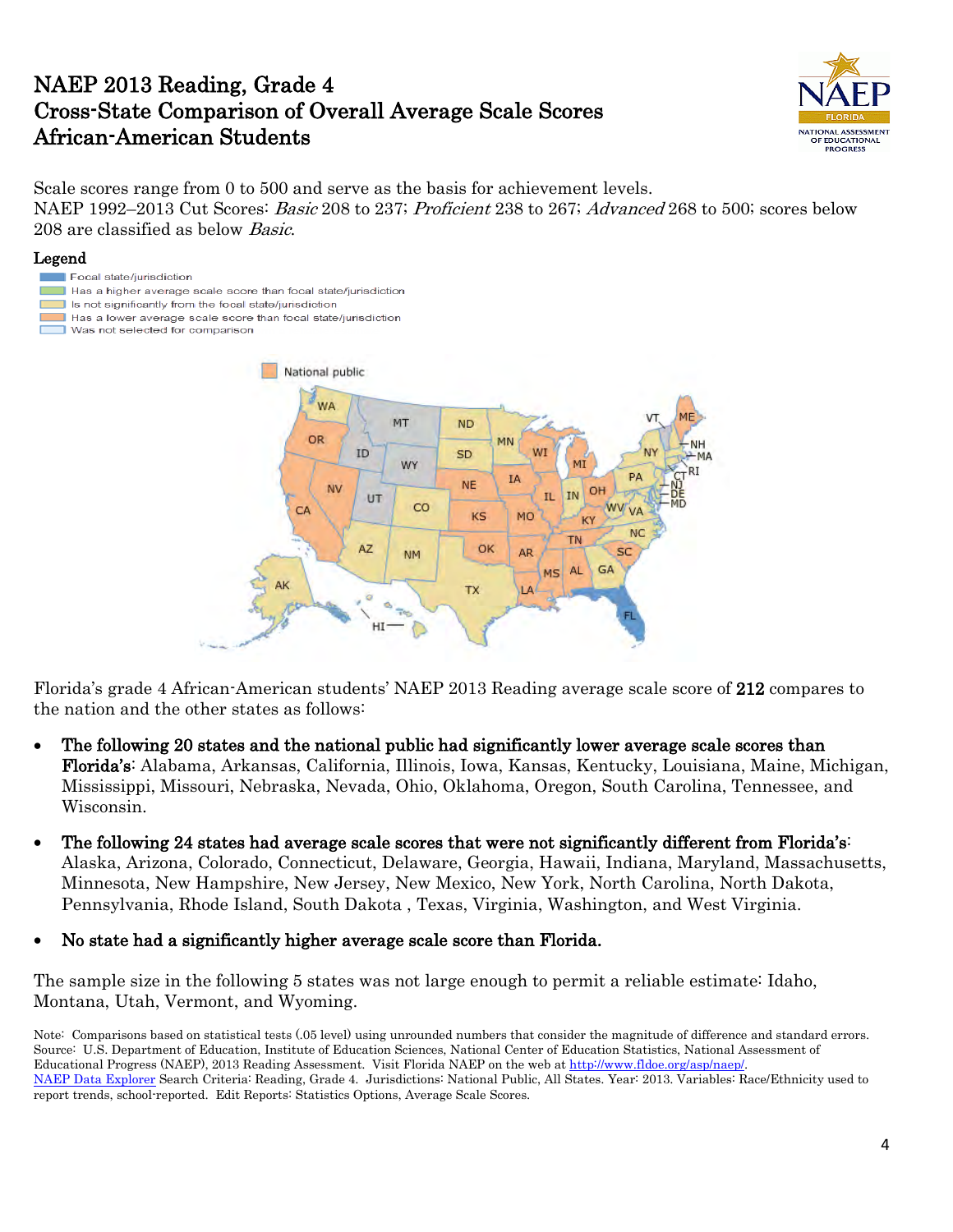## NAEP 2013 Reading, Grade 4 Cross-State Comparison of at or above Proficient Achievement Level All Students

Scale scores range from 0 to 500 and serve as the basis for achievement levels. NAEP 1992–2013 Cut Scores: *Basic* 208 to 237; *Proficient* 238 to 267; *Advanced* 268 to 500; scores below 208 are classified as below Basic.

#### Legend

- Focal state/jurisdiction
- Has a higher average scale score than focal state/jurisdiction
- Is not significantly from the focal state/jurisdiction
- Has a lower average scale score than focal state/jurisdiction
- Was not selected for comparison



The percentage of Florida's grade 4 public school students scoring at or above *Proficient* on NAEP 2013 Reading was 39%. This percentage compares to the nation and the other states as follows:

- The following 23 states and the national public had a significantly lower percentage of students performing at or above Proficient than Florida: Alabama, Alaska, Arizona, Arkansas, California, Georgia, Hawaii, Idaho, Illinois, Louisiana, Michigan, Mississippi, Montana, Nevada, New Mexico, North Dakota, Oklahoma, Oregon, South Carolina, South Dakota, Tennessee, Texas, and West Virginia.
- The following 23 states had a percentage of students performing at or above *Proficient* that was not significantly different from Florida's: Colorado, Connecticut, Delaware, Indiana, Iowa, Kansas, Kentucky, Maine, Minnesota, Missouri, Nebraska, New Jersey, New York, North Carolina, Ohio, Pennsylvania, Rhode Island, Utah, Vermont, Virginia, Washington, Wisconsin, and Wyoming.
- The following 3 states had a significantly higher percentage of students performing at or above *Proficient* than Florida: Maryland, Massachusetts, and New Hampshire.

Note: Comparisons based on statistical tests (.05 level) using unrounded numbers that consider the magnitude of difference and standard errors. Source: U.S. Department of Education, Institute of Education Sciences, National Center of Education Statistics, National Assessment of Educational Progress (NAEP), 2013 Reading Assessment. Visit Florida NAEP on the web at [http://www.fldoe.org/asp/naep/.](http://www.fldoe.org/asp/naep/)  [NAEP Data Explorer](http://nces.ed.gov/nationsreportcard/naepdata/) Search Criteria: Reading, Grade 4. Jurisdictions: National Public, All States. Year: 2013. Variables: All Students. Edit Reports: Statistics Options, Achievement Levels, Cumulative.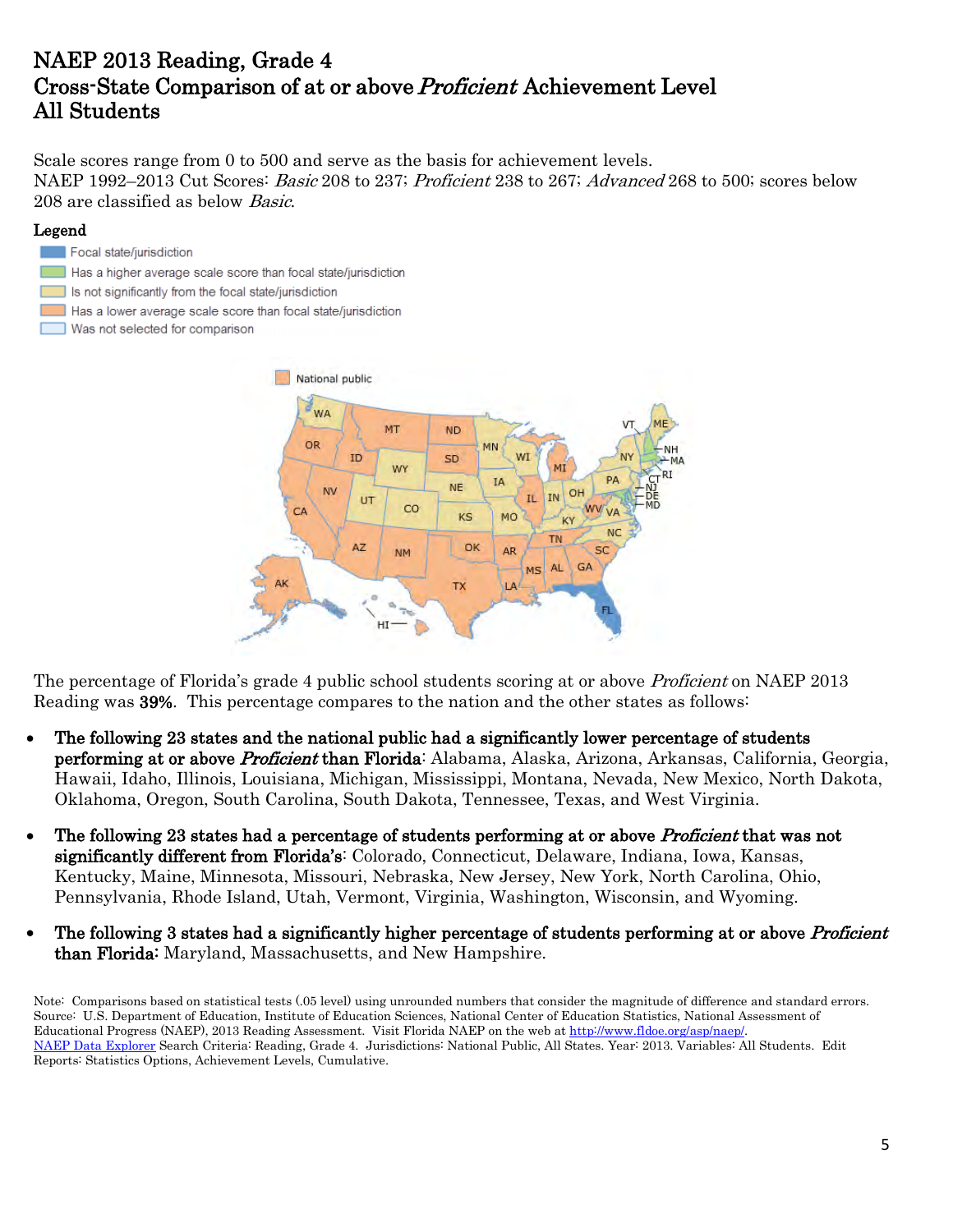# NAEP 2013 Reading, Grade 4 Cross-State Comparison of at or above Proficient Achievement Level White Students



Scale scores range from 0 to 500 and serve as the basis for achievement levels. NAEP 1992–2013 Cut Scores: *Basic* 208 to 237; *Proficient* 238 to 267; *Advanced* 268 to 500; scores below 208 are classified as below Basic.

### Legend Focal state/jurisdiction Has a higher average scale score than focal state/jurisdiction Is not significantly from the focal state/jurisdiction Has a lower average scale score than focal state/jurisdiction Was not selected for comparison



The percentage of Florida's grade 4 public school White students scoring at or above *Proficient* on NAEP 2013 Reading was 49%. This percentage compares to the nation and the other states as follows:

- The following 28 states had a significantly lower percentage of students performing at or above Proficient than Florida: Alabama, Alaska, Arizona, Arkansas, Idaho, Indiana, Iowa, Kentucky, Louisiana, Maine, Michigan, Mississippi, Missouri, Montana, Nebraska, Nevada, New Mexico, North Dakota, Oklahoma, Oregon, South Carolina, South Dakota, Tennessee, Utah, Vermont, West Virginia, Wisconsin, and Wyoming.
- The following 19 states and the national public had a percentage of students performing at or above **Proficient that was not significantly different from Florida's:** California, Colorado, Connecticut, Delaware, Georgia, Hawaii, Illinois, Kansas, Minnesota, New Hampshire, New Jersey, New York, North Carolina, Ohio, Pennsylvania, Rhode Island, Texas, Virginia, and Washington.
- The following 2 states had a significantly higher percentage of students performing at or above **Proficient than Florida:** Maryland, and Massachusetts.

Note: Comparisons based on statistical tests (.05 level) using unrounded numbers that consider the magnitude of difference and standard errors. Source: U.S. Department of Education, Institute of Education Sciences, National Center of Education Statistics, National Assessment of Educational Progress (NAEP), 2013 Reading Assessment. Visit Florida NAEP on the web at [http://www.fldoe.org/asp/naep/.](http://www.fldoe.org/asp/naep/) [NAEP Data Explorer](http://nces.ed.gov/nationsreportcard/naepdata/) Search Criteria: Reading, Grade 4. Jurisdictions: National Public, All States. Year: 2013. Variables: Race/Ethnicity used to report trends, schoolreported. Edit Reports: Statistics Options, Achievement Levels, Cumulative.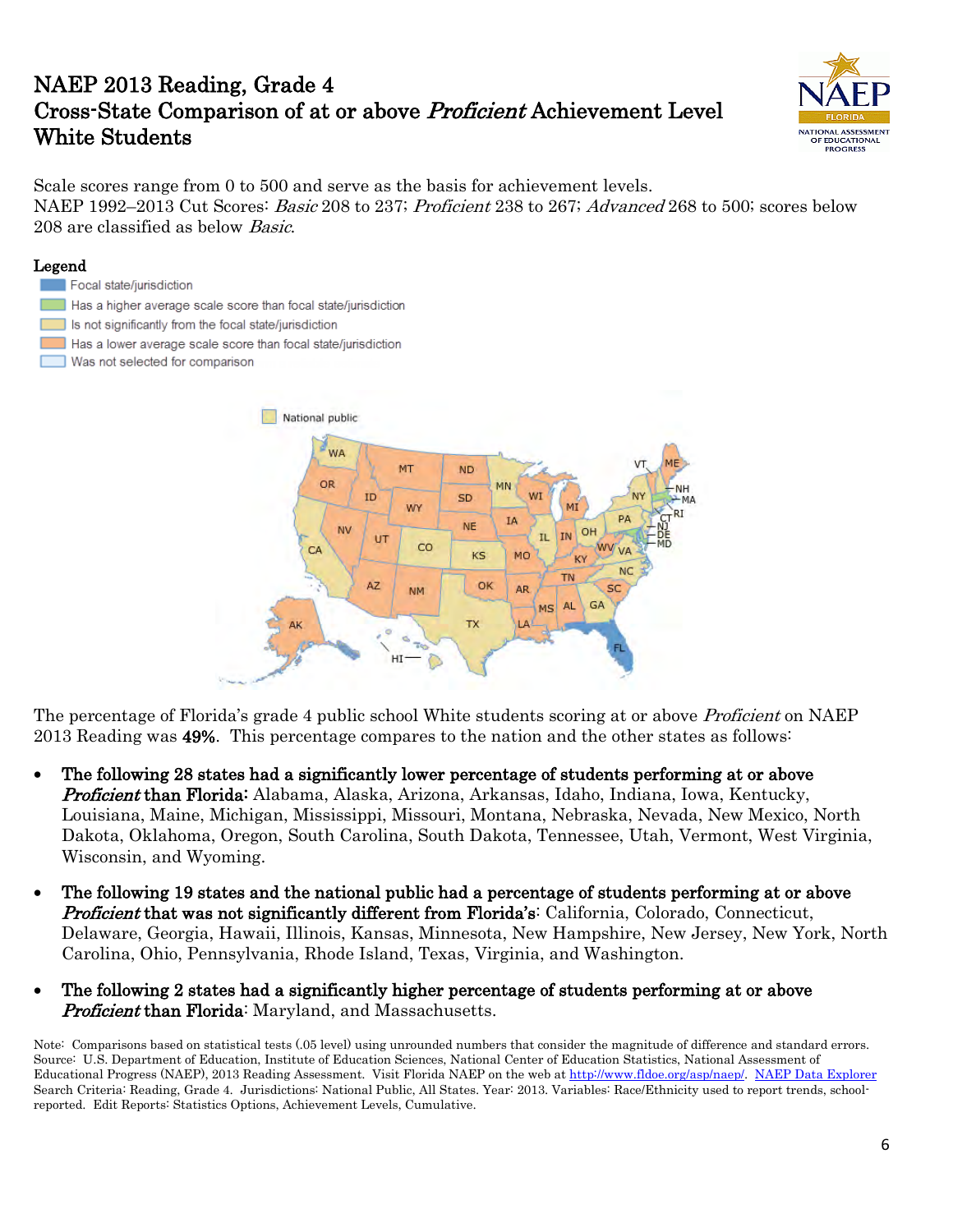# NAEP 2013 Reading, Grade 4 Cross-State Comparison of at or above Proficient Achievement Level Hispanic Students



Scale scores range from 0 to 500 and serve as the basis for achievement levels. NAEP 1992–2013 Cut Scores: *Basic* 208 to 237; *Proficient* 238 to 267; *Advanced* 268 to 500; scores below 208 are classified as below Basic.

### Legend

#### Focal state/jurisdiction

- Has a higher average scale score than focal state/jurisdiction
- **Contract** Is not significantly from the focal state/jurisdiction
- Has a lower average scale score than focal state/jurisdiction
- Was not selected for comparison



The percentage of Florida's grade 4 public school Hispanic students scoring at or above Proficient on NAEP 2013 Reading was 36%. This percentage compares to the nation and the other states as follows:

- The following 34 states and the national public had a significantly lower percentage of students performing at or above *Proficient* than Florida: Alabama, Arizona, Arkansas, California, Colorado, Connecticut, Delaware, Georgia, Idaho, Illinois, Indiana, Iowa, Kansas, Louisiana, Massachusetts, Minnesota, Mississippi, Nebraska, Nevada, New Jersey, New Mexico, New York, North Carolina, Oklahoma, Oregon, Pennsylvania, Rhode Island, South Carolina, Tennessee, Texas, Utah, Washington, Wisconsin, and Wyoming.
- The following 12 states had a percentage of students performing at or above *Proficient* that was not significantly different from Florida's: Alaska, Hawaii, Kentucky, Maryland, Michigan, Missouri, Montana, New Hampshire, North Dakota, Ohio, South Dakota, and Virginia.
- No state had a significantly higher percentage of students performing at or above *Proficient* than Florida.

The sample size in the following 3 states was not large enough to permit a reliable estimate: Maine, Vermont, and West Virginia.

Note: Comparisons based on statistical tests (.05 level) using unrounded numbers that consider the magnitude of difference and standard errors. Source: U.S. Department of Education, Institute of Education Sciences, National Center of Education Statistics, National Assessment of Educational Progress (NAEP), 2013 Reading Assessment. Visit Florida NAEP on the web at http://www.fldoe.org/asp/naep/. [NAEP Data Explorer](http://nces.ed.gov/nationsreportcard/naepdata/) Search Criteria: Reading, Grade 4. Jurisdictions: National Public, All States. Year: 2013. Variables: Race/Ethnicity used to report trends, school-reported. Edit Reports: Statistics Options, Achievement Levels, Cumulative.